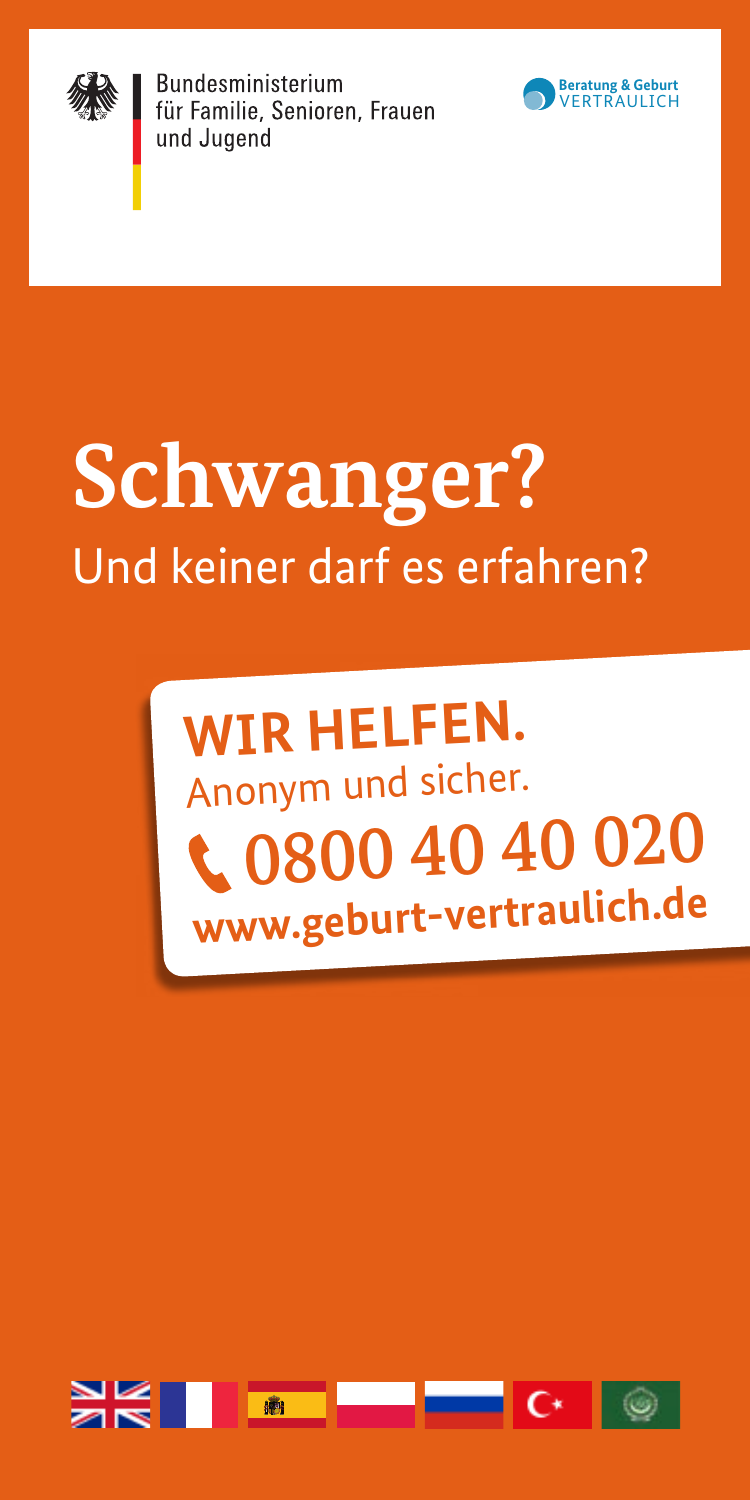### Gemeinsam finden wir eine Lösung

Eine Schwangerschaft geheim halten zu müssen, ist ein schwieriges Problem. Wir lassen Sie nicht alleine mit Ihrer Angst und Verzweiflung. Wir stehen Ihnen bei.

#### Anonyme Beratung: Sie müssen Ihren Namen nicht nennen.

Das Hilfetelefon "Schwangere in Not – anonym & sicher" ist jederzeit – 24 h – kostenlos erreichbar. Mithilfe einer Dolmetscherin ist die Beratung in vielen Sprachen möglich.

Auch Hörgeschädigte oder Schwerhörige können über die Website zukünftig kostenfrei einen Dolmetscherdienst (Gebärdensprache) in Anspruch nehmen.

### **0800 40 40 020**

Im Internet finden Sie hilfreiche Informationen und eine einfühlsame Beraterin ganz in Ihrer Nähe, die Ihnen anonym und kostenlos zur Seite steht. Und Sie bei allen weiteren Schritten begleitet.

 **www.geburt-vertraulich.de**

#### Geschützt: Ihr Geheimnis ist bei uns sicher

Die Beraterinnen unterliegen der gesetzlichen Schweigepflicht. Niemand wird von dem Gespräch erfahren – weder Angehörige noch Arbeitgeber, Behörden oder Krankenkassen. Es werden keine Daten gespeichert.

### Vertrauliche Geburt: ein Ausweg

Wie groß Ihre Not auch ist: Sie müssen Ihr Baby nicht heimlich und alleine zur Welt bringen. Eine vertrauliche Geburt ist ein Weg für alle Frauen, die ihre Identität schützen möchten. Sie können Ihr Kind medizinisch sicher zur Welt bringen. Die Beraterinnen vor Ort begleiten Sie und Ihr Kind auch nach der Entbindung, wenn Sie es wünschen. Mit 16 Jahren kann Ihr Kind seine Herkunft erfahren.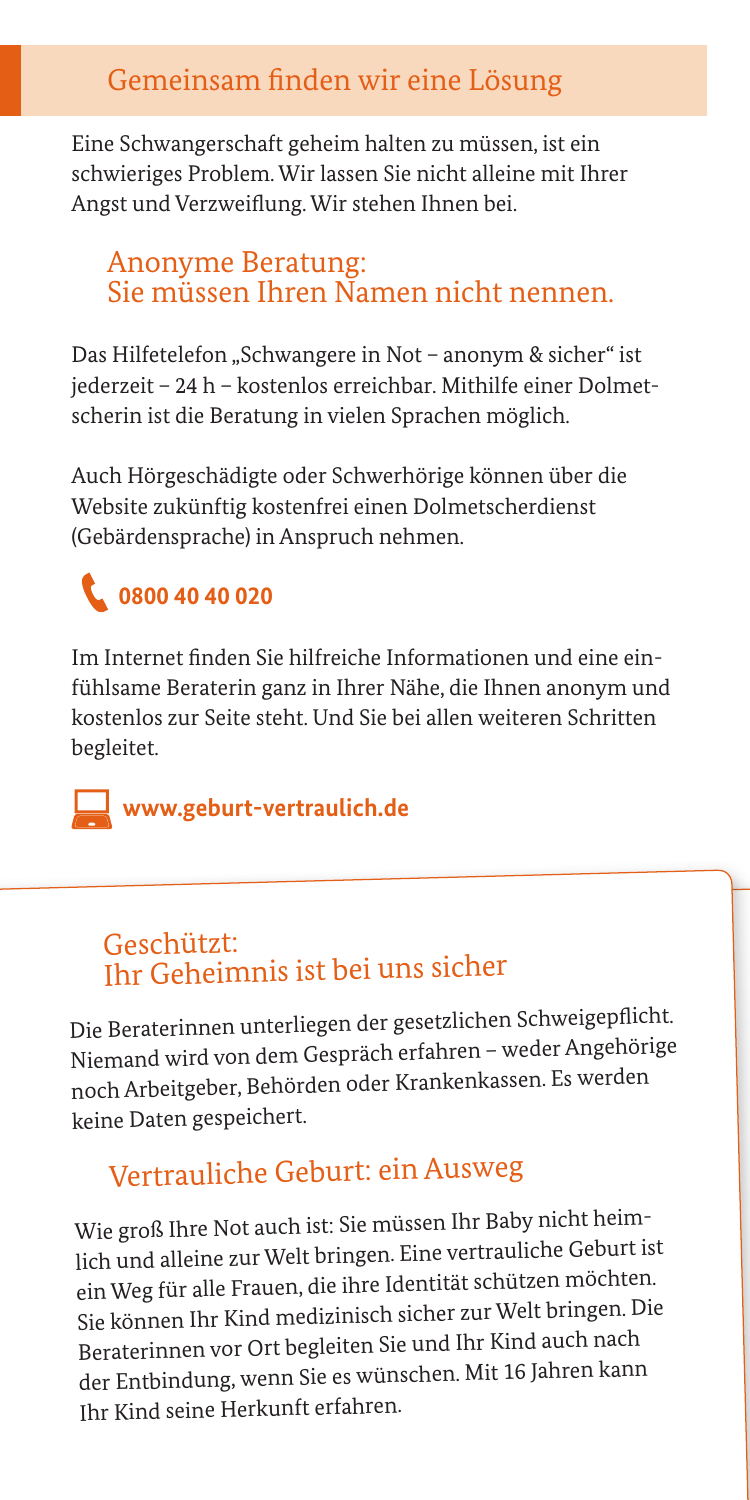

Having to keep a pregnancy secret can be very difficult. We make sure that you don't have to face your fear and desperation alone. We are here for you.

#### Anonymous counselling: you don't have to tell us your name.

Our 'pregnant women in distress' support hotline is free to use and available 24 hours a day. We offer counselling in many different languages with the help of a female interpreter.

In future, the deaf or hard of hearing will also be able to call upon free interpreting services (sign language) via our website.

### **0800 40 40 020**

On the internet you can find helpful information as well as a sensitive counsellor in your area, who will provide free and anonymous support. She also accompanies you through any next steps.

 **www.geburt-vertraulich.de**

#### Rest assured: your secret is safe with us

The counsellors are legally bound to confidentiality. Nobody will hear about the conversation – whether that be relatives or employers, authorities or health insurance companies. No personal information will be saved.

### Confidential birth: a way out

It does not matter how grave the emergency: you do not have to bring your baby into the world alone and in secret. A confidential birth is an option for all women who want to keep their identity a secret. You can bring your child into the world in a medically safe manner. The on-site counsellors will also provide you and your child with post-natal support on request. Your child is entitled to learn about its parentage from the age of 16.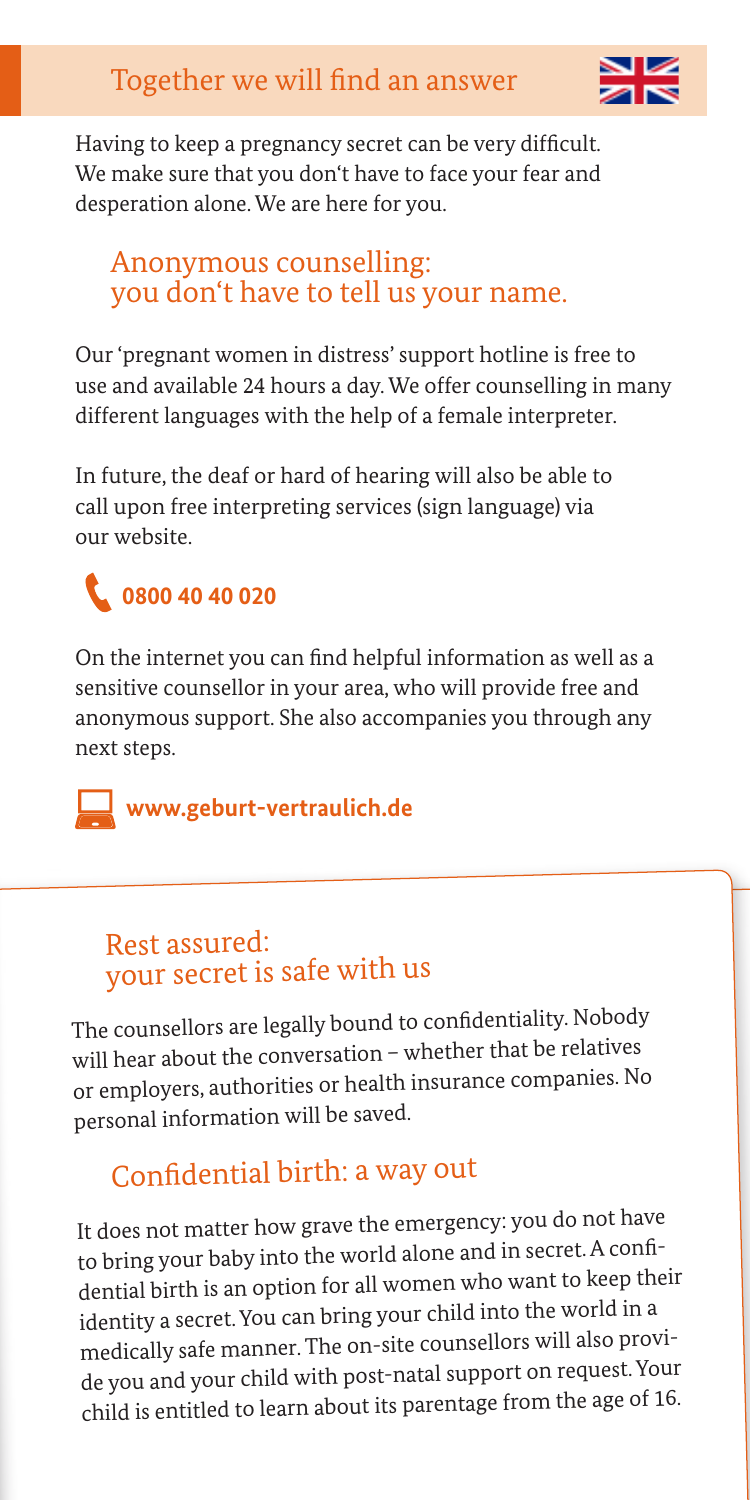Il est bien difficile de garder une grossesse secrète. Nous ne vous laissons pas seule face à vos peurs et à votre désarroi. Nous sommes à vos côtés.

#### Conseil anonyme : nous ne vous demandons pas votre nom.

La ligne d'aide téléphonique Femmes enceintes en détresse est un numéro d'appel gratuit, joignable 24 heures sur 24. Grâce à une traductrice-interprète, des conseils peuvent être dispensés dans de nombreuses langues.

De même, les personnes souffrant de troubles de l'audition pourront à l'avenir bénéficier gratuitement d'un service de traduction (langue des signes) sur le site Internet.

### **0800 40 40 020**

Vous trouverez sur Internet des informations utiles et les coordonnées d'une conseillère à l'écoute de votre problème qui restera à vos côtés anonymement et gratuitement et qui vous accompagnera dans toutes les démarches suivantes.

### **www.geburt-vertraulich.de**

#### Protection : votre secret est bien gardé

Les conseillères sont soumises à l'obligation légale du secret. Personne ne sera informé de votre conversation – qu'il s'agisse d'un proche, de votre employeur, des autorités ou des caisses d'assurance maladie. Aucune information n'est enregistrée.

### Naissance sous X : une voie de secours

Quel que soit votre degré de détresse, vous n'êtes pas obligée de donner naissance seule et en cachette. Une naissance sous X est une possibilité offerte à toutes les femmes qui souhaitent protéger leur identité. Vous pouvez mettre votre enfant au monde en toute sécurité médicale. Les conseillères sur place vous accompagnent ainsi que votre enfant, même après l'accouchement si vous le souhaitez. Une fois âgé de 16 ans, votre enfant pourra prendre connaissance de ses origines.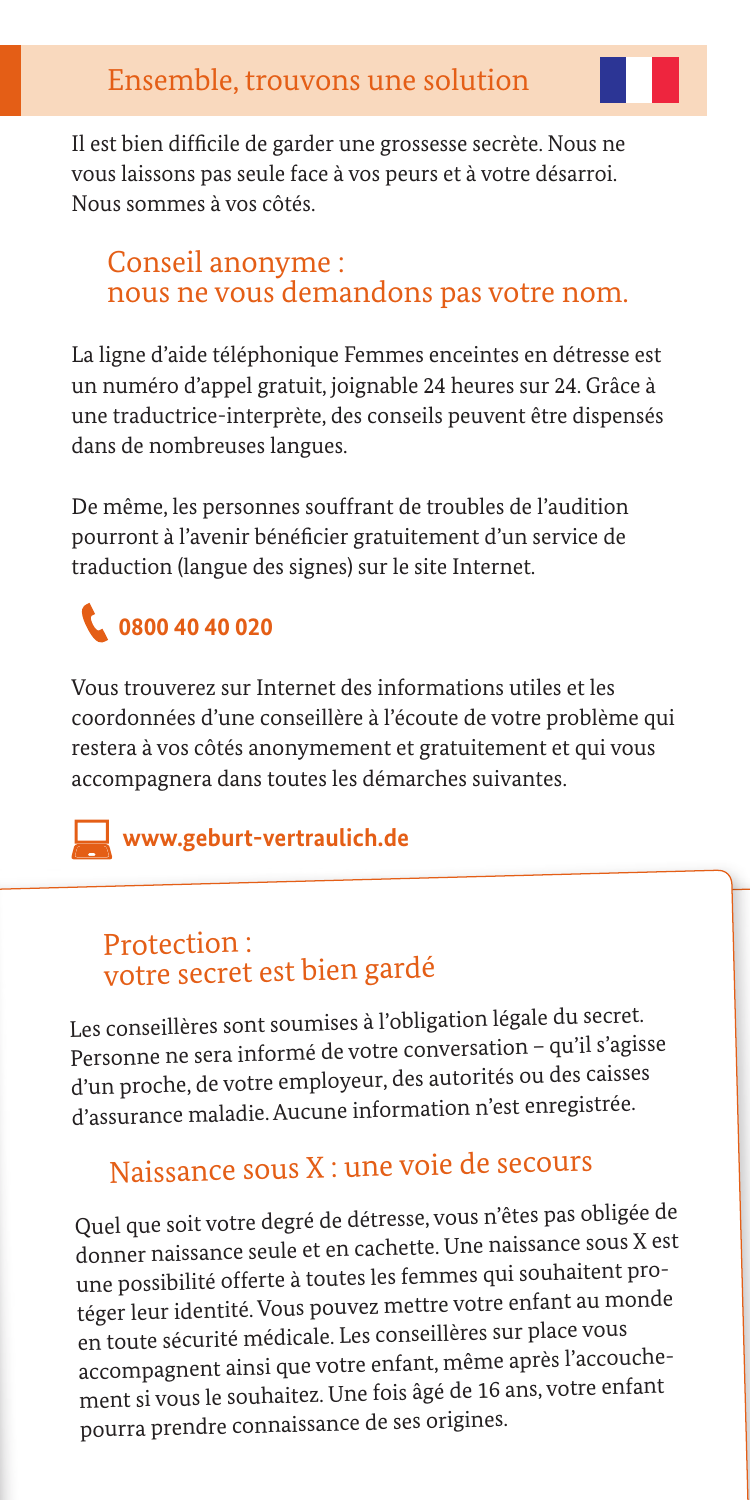Tener que llevar en secreto un embarazo es un problema serio. Por eso no la vamos a dejar sola con su miedo y su desesperación, sino que la vamos a apoyar.

#### Asesoramiento anónimo: no tiene que dar su nombre.

Puede llamar gratuitamente al teléfono de emergencia para embarazadas las 24h del día. El asesoramiento también se presta en varios idiomas gracias a la ayuda de una intérprete.

Incluso si tiene problemas de audición o es sorda podrá hacer uso de un servicio de interpretación gratuito (lenguaje de signos) a través de la página web.

### **0800 40 40 020**

En Internet encontrará información útil y una consejera comprensiva y cercana le apoyará gratuitamente y de manera anónima y que, además, le acompañará en todas las demás etapas.



 **www.geburt-vertraulich.de**

#### Protección: su secreto está a salvo con nosotros

Las consejeras se acogen al secreto profesional. Nadie se enterará de la conversación: ni familiares, ni empresas, ni autoridades, ni seguros médicos. Tampoco se almacenan datos.

### Parto confidencial: una solución

Aunque se encuentre en grandes apuros: no tiene que dar a luz a su bebé a escondidas y sola. Un parto confidencial es una opción para todas las mujeres que quieren proteger su identidad. Puede traer a su hijo al mundo con total seguridad médica. Si usted así lo desea, las consejeras locales también le acompañarán a usted y a su hijo después del parto. Cuando su hijo cumpla 16 años podrá conocer su origen.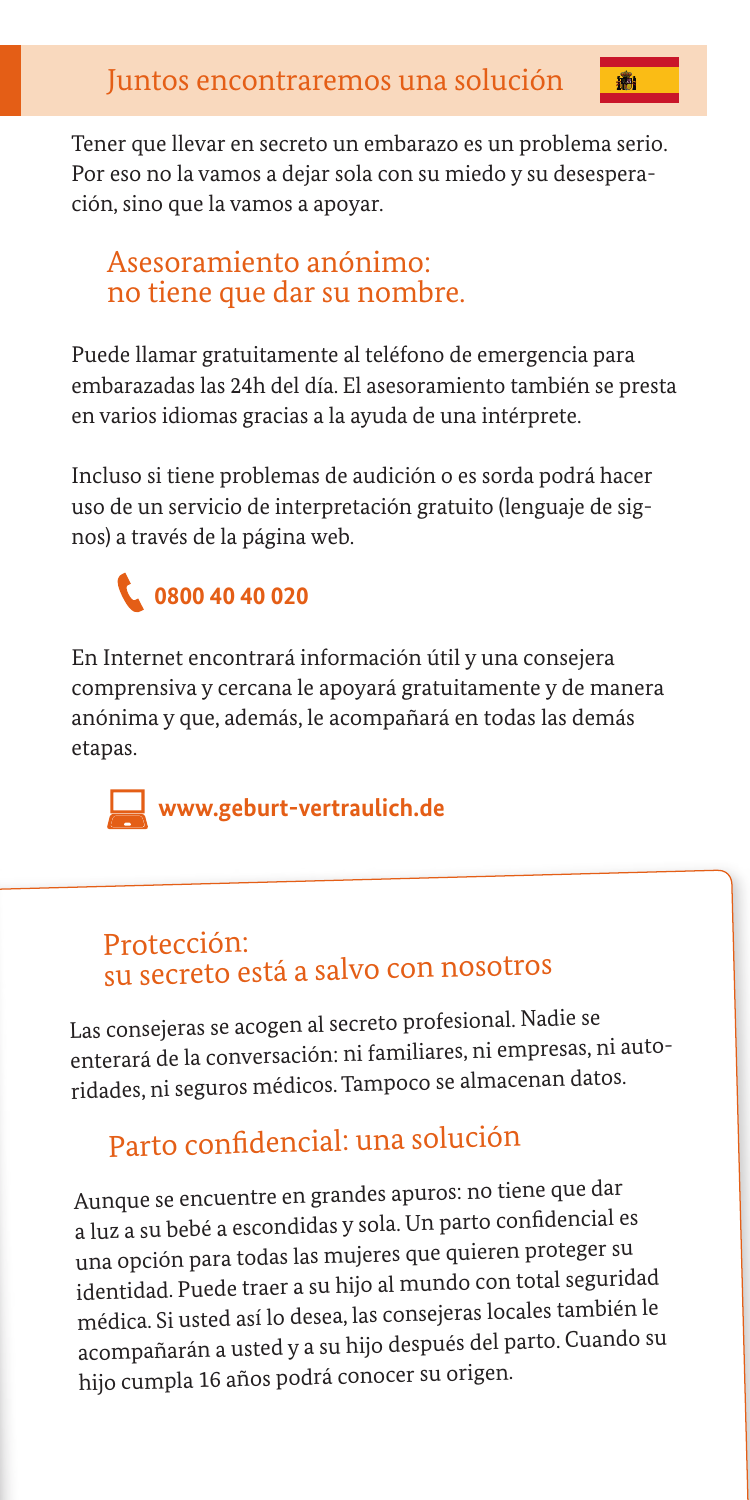Konieczność utrzymywania ciąży w tajemnicy jest trudnym problemem. Nie opuścimy Cię w strachu i rozpaczy. Będziemy przy Tobie.

### Anonimowe doradztwo: nie musisz podawać swojego imienia i nazwiska.

Bezpłatny telefon zaufania dla kobiet w ciąży znajdujących się w trudnej sytuacji działa 24 godziny na dobę. Dzięki pomocy tłumaczki doradztwo może odbyć się w wielu językach.

Również osoby z wadami słuchu lub osoby niedosłyszące będą mogły w przyszłości skorzystać z bezpłatnej usługi tłumaczeniowej (język migowy) za pośrednictwem strony internetowej.

### **0800 40 40 020**

W Internecie znajdziesz pomocne informacje oraz wyrozumiałą doradczynię, która udzieli Ci anonimowego i bezpłatnego wsparcia. Dodatkowo będzie Ci towarzyszyć na wszystkich dalszych etapach.

 **www.geburt-vertraulich.de**

### Obowiązek zachowania poufności: chronimy Twoje informacje

Doradczynie podlegają ustawowemu obowiązkowi zachowania poufności. Nikt nie dowie się o rozmowie – ani krewni, ani pracodawca, urząd czy kasa chorych. Żadne dane nie są zapisywane.

### Poufny poród: wyjście z trudnej sytuacji

Niezależnie od tego, w jak trudnej sytuacji się znalazłaś: nie musisz rodzić swojego dziecka po kryjomu i w samotności. Poufny poród jest rozwiązaniem dla wszystkich kobiet, które chcą ochronić swoją tożsamość. Możesz urodzić bezpiecznie pod fachową opieką. Na Twoje życzenie doradczynie na miejscu będą wspierać Ciebie i Twoje dziecko także po porodzie. Twoje dziecko może poznać swoje pochodzenie po ukończeniu 16. roku życia.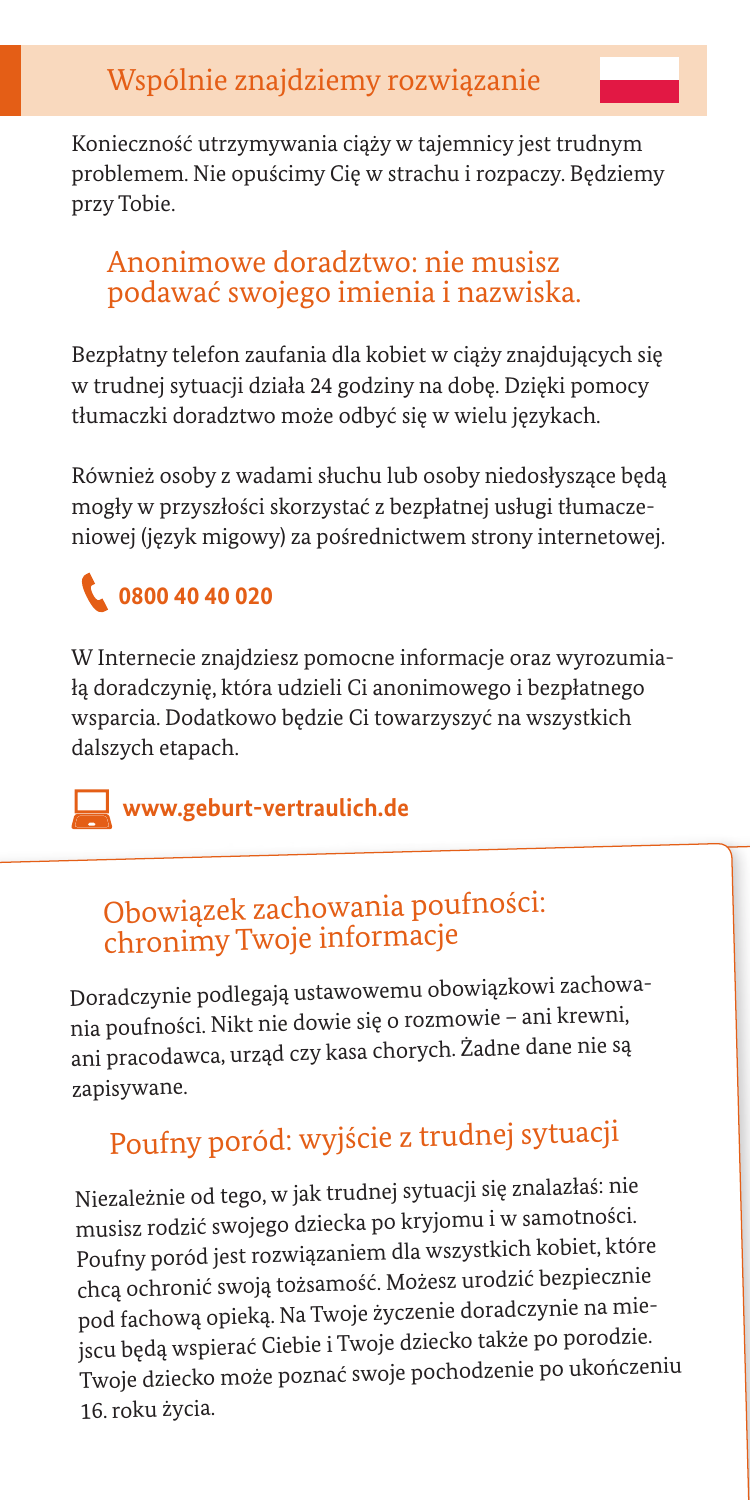Необходимость сохранить беременность в тайне — это серьезная проблема. Мы не оставим вас наедине с вашим страхом и отчаянием. Мы поможем вам.

#### Анонимная консультация: вы можете не называть свое имя

По телефону службы помощи беременным женщинам, оказавшимся в сложной ситуации, можно позвонить бесплатно и в любое время — 24 часа в сутки. Благодаря нашим переводчицам вы сможете получить консультации на разных языках.

Женщины, страдающие глухотой или тугоухостью, в будущем смогут бесплатно воспользоваться службой сурдоперевода на нашем веб-сайте.

### **0800 40 40 020**

В Интернете вы найдете полезную информацию, а также контакты чуткой женщины-консультанта, которая будет с вами рядом и поможет вам анонимно и бесплатно. Она будет сопровождать вас во время всех последующих шагов.

#### **www.geburt-vertraulich.de**

### Конфиденциально: будьте уверены мы сохраним вашу тайну

На всех консультантов по закону налагается обязательство о неразглашении конфиденциально<sup>й</sup> информации. Никто не узнает о вашем разговоре: ни ваши близкие, ни работодатель, ни государственные органы, ни больничная страховая касса. Никакие данные не сохраняются в памяти системы.

### Конфиденциальные роды — это выход

Какой бы сложной ни оказалась ваша ситуация, вам не придется рожать вашего малыша тайно и в одиночестве. Конфиденциальные роды — это выход для всех женщин, которые хотят сохранить свою личность в тайне. У вас есть возможность родить своего ребенка в безопасных с медицинской точки зрения условиях. По вашему желанию вам и вашему ребенку будет предоставлено сопровождение женщины-консультанта, в том числе и после родов. Когда вашему ребенку исполнится 16 лет, он сможет получить информацию о своем происхождении.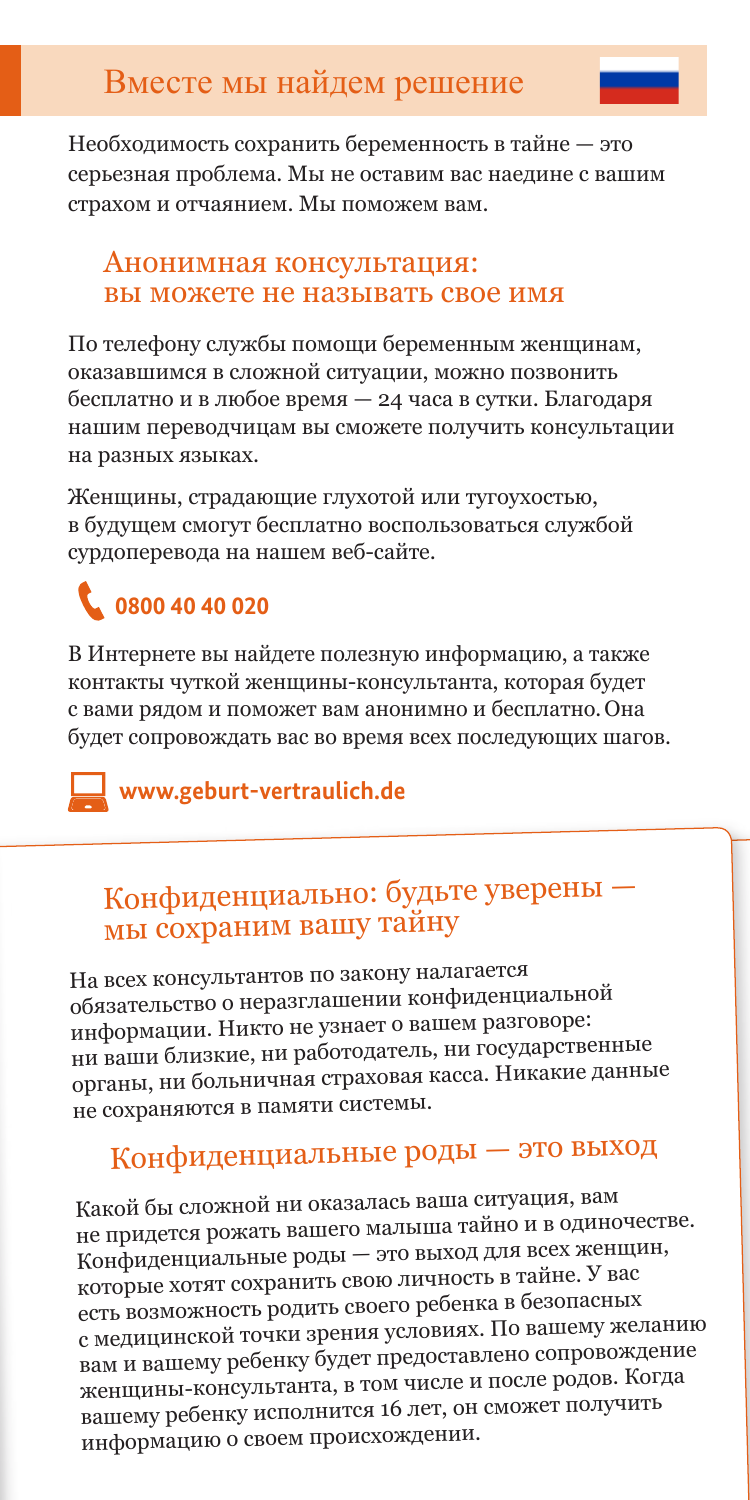Hamileliği gizli tutmak büyük bir problemdir. Sizi kaygılarınız ve umutsuzluğunuz ile başbaşa bırakmayacağız. Size yardımcı olacağız.

### İsimsiz danışmanlık: İsminizi vermek zorunda değilsiniz.

Sıkıntıda olduğunuz zamanlarda, hamilelik yardım hattına 24 saat ücretsiz olarak ulaşabilirsiniz. Çevirmenler sayesinde bir çok dilde hizmet verilmektedir.

Ayrıca, yakın bir gelecekte, sağır ya da duyma zorluğu olanlar da internet sitesi üzerinden ücretsiz hizmet alabileceklerdir.

### **0800 40 40 020**

İnternet sitemizde faydalı bilgilere ulaşabilir ve sizi anlayan, ücretsiz, anonim bir danışmandan destek alabilirsiniz. Size daha sonraki adımlarda da destek sağlanacaktır.

### **www.geburt-vertraulich.de**

### Koruma altında: Sırrınız bizimle güvendedir.

Danışmanlar yasal gizliliğe tabidir. Yapılan görüşmelerden, üyelerin, site çalışanlarının, hükümet birimlerinin veya sigorta şirketlerinin haberi olmayacaktır. Hiçbir bilgi kayıt altında tutulmayacaktır.

### Gizli Doğum: Bir çıkış yolu

İhtiyacınız ne denli büyük olursa olsun bebeğinizi gizlice ve yanlız doğurmamalısınız. Gizli doğum sadece kimliklerini korumak isteyen kadınlar için bir yoldur. Bebeğinizi tıbbi olarak güvenli bir şekilde dünyaya getirmelisiniz. İnternet sitemizdeki danışmanlar, eğer isterseniz, size ve çocuğunuza doğum sonrasında da destek verebilir. Çocuğunuz 16 yaşına geldiğinde neslini (kökenini) öğrenebilir.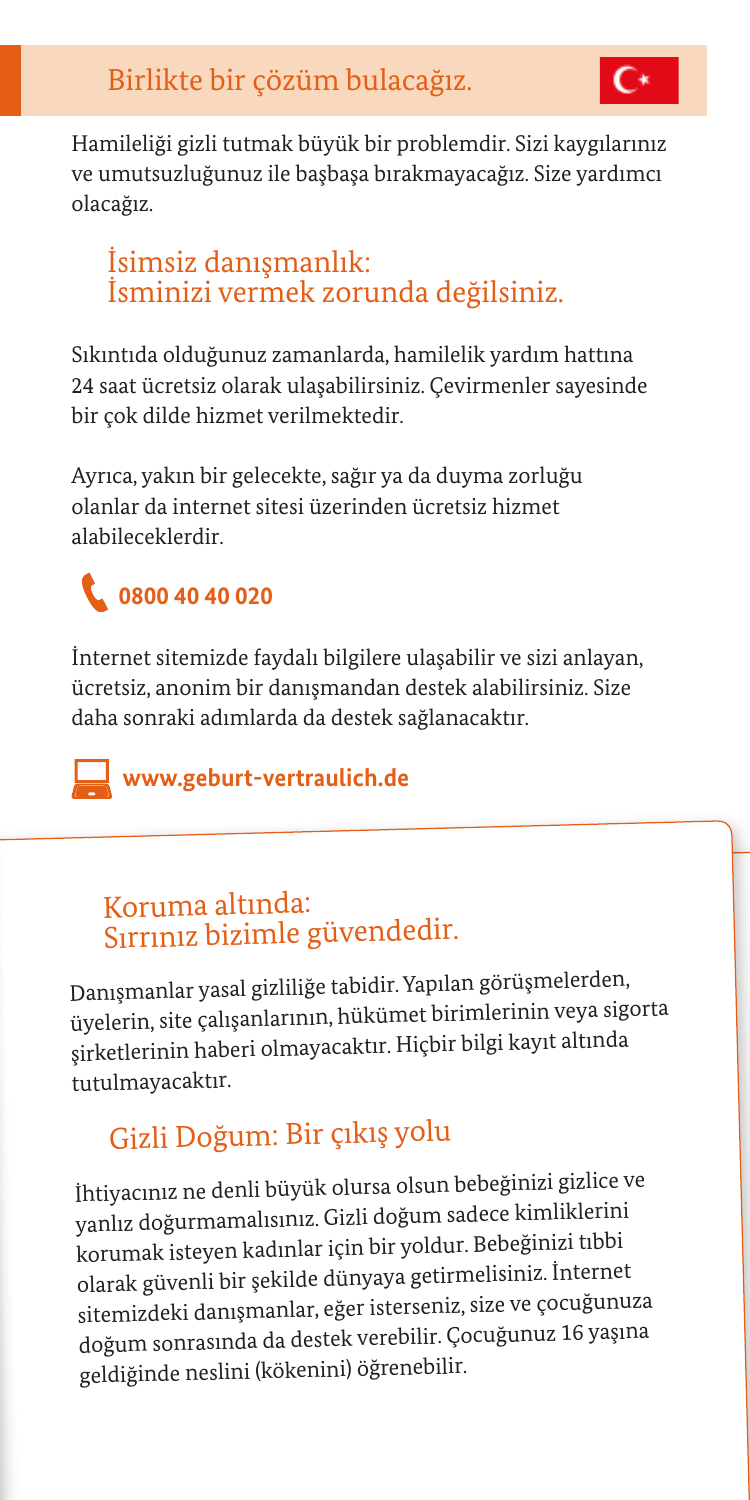

### ً نجد حال معا

ان كنت حامال ومضطرة إلخفاء الحمل وتشعرين بالخوف واليأس ألنه ال يمكنك أن تظهري حملك فنحن لن نتركك وحيدة وسنقف إلى جانبك ونعاونك.

> هذه الإسْتِشَارَة سرِية فأنت لا تحتاجين أبداً لذكر اسمك

عن طريق خط الهاتف المباشر لمساعدة الحوامل في ضيق يمكنك الإتصال بنا مجاناً وعلى مدار الساعة وبلغاتٍ عديدة

الصم وضعيفات السمع يمكنهن على موقعنا في االنترنت قريباً الحصول مجانا على خدمة الإستشارة بواسطة مترجمات للغة اإلشارة

### **0800 40 40 020**

ستجدين في االنترنت معلومات مفيدة وكذلك مستشارة تفهمك وتكون بالجوار منك, تعاونك مجانا وبسرية تامة وترافقك في<br>الخطوات القادمة

**www.geburt-vertraulich.de** 

### وتأكدي بأنّ سرك مصـان

لْجِدِيرِ بِالذِّكْرِ أن المستشارات يخضعن لقانون وجوب الكتمان المهني فلن يعلم أحد من أهلك أو أقربائك أو صاحب ِمن ال العمل أو أية دائرة حكومية وال حتى التأمين الصحي بحديثنا فنحن ال نقوم بتسجيل أية بيانات

الوالدة في جو سري ومطمئن هي الحل

بغض النظرعن صعوبة وضعك فأنت لست مجبرة أن تضعي مولودك بمفردك ألن الوالدة في جو سري ومطمئن سبيل لكل النساء اللَّواتي يردن أن يحمين هويتهن.وكذلك يمكنك أن تلدي<br>تحتمين علية لسبق النتائج تحت رعاية طبية. سترافقك مستشارات في الجوار منك بعد الولادة أيضا ان أردت في ذلك. حالما يبلغ طفلك ١٦ من عمره<br>يمكنه أن يعرف أصله